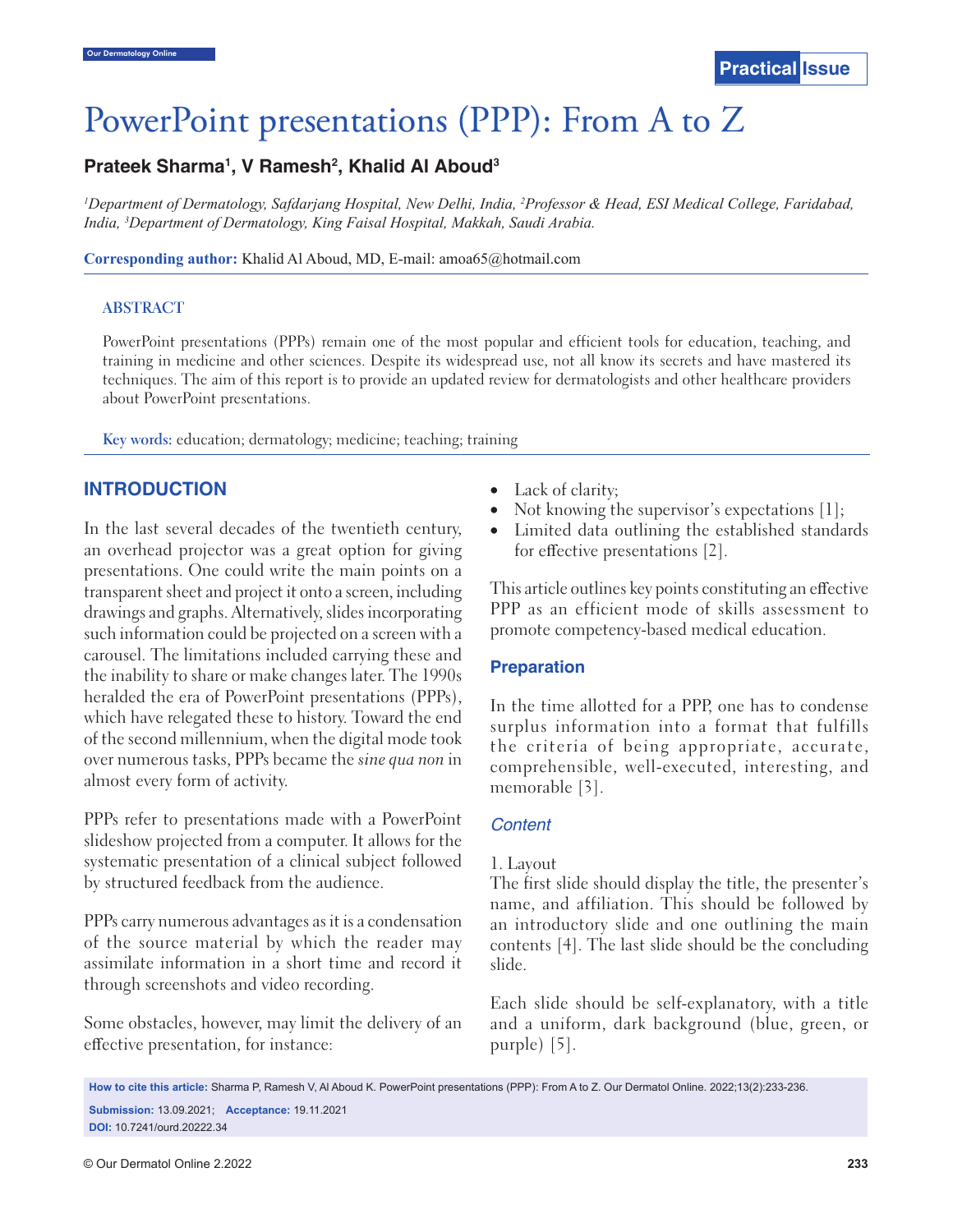## 2. Font characteristics

Size: It is preferable to use a minimum of an 18-point font for the slide text and a minimum font size of 36 points for the slide title [6] (Fig. 1).

However, this may vary depending on the place of presentation. For instance, if the presentation is shown in a large room in front of several hundred people, fonts should be extra-large to enable those in the back to read without difficulty. In a small room, medium-to-large fonts should suffice.

Character: A sans-serif font such as Arial, Helvetica, or Tahoma should be used, as Times New Roman may be hard to read [7].

Color: A contrasting color of the text as compared to the background makes the presentation more readable. The title font and the keywords or sentences should be highlighted with a different color.

Format: One must write telegraphic sentences, possibly except for the conclusions. Articles such as *a*, *an*, and *the* should be skipped. Bullets may be used to highlight different points.

One must be wary of using:

- More than two different types of fonts;
- More than four different font colors;
- More than six lines of text per slide;
- More than eight words per line of text;
- Flashy colors or templates of fonts or slide layouts [8].
- 3. Charts, graphs, and tables

Whenever possible, one must use graphs and charts instead of tables and simplify the presented data.



**Figure 1:** Important tips for slide formatting and content [11].

#### 4. Images

Faces, if shown, should be masked to prevent identity threat. Pictures depicting treatment should show the same area before and after therapy. When scanning an image for the full screen, the image should be scanned at  $480 \times 640$  pixels at 72 to 96 dpi in JPEG format [9].

#### 5. Animation

An animation tool may be employed to display texts and graphics entering or exiting the slide in a lively manner. However, one must keep in mind that excessive animation may be both superfluous and distracting [10].

6. Inserting screen captures and screen recordings PowerPoint 2013 and later versions allow for the inclusion of static screen captures or screen recordings from one's computer device, serving as a useful tool for enhancing the scope and quality of the presentation.

#### 7. References

It is ethical to acknowledge the resources used for compiling the content and ensure no infringement of copyright laws.

# **ON THE DAY OF PRESENTATION**

Table 1 and Table 2 contain some remarks for a better presentation.

One may arrive early on the day of presentation to test equipment to be used.

Making backup copies in at least two different places with printed handouts is helpful in the rare event of equipment failure, in which the presentation may have to be given without visual aids.

A useful tip during rehearsing is to visualize the audience sitting in front of oneself and imagining delivering the presentation with enthusiasm and

**Table 1:** Acceptable format of a presentation based on an original paper [14]

- 1. Practicing in an environment similar to the one in which the talk will be given. 2. Memorizing key sentences within the outline rather than learning it word for word. 3. Ensuring to remain within the time limit, so that the time is one less thing to worry about. 4. Wearing professional-looking and comfortable clothes, not a new outfit.
- 5. Avoiding overeating and limiting coffee intake on the day of the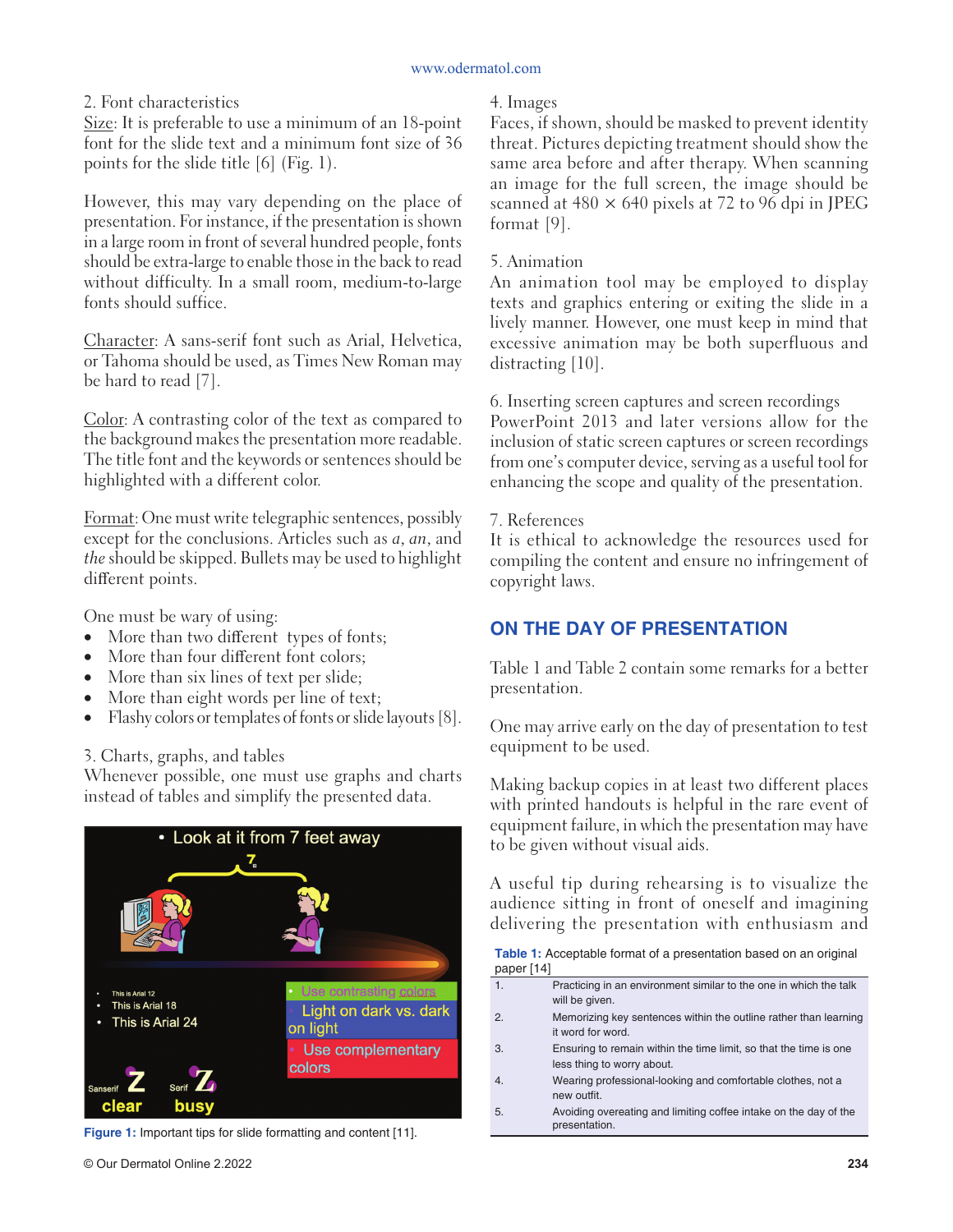**Table 2:** Tips on remaining calm and confident on the day of the presentation [15]

| <b>Slide</b>             | <b>Comment</b>                                                                                     |
|--------------------------|----------------------------------------------------------------------------------------------------|
| Title slide              | Full title, last names, and initials of all listed coauthors<br>and affiliation (s).               |
| Conflicts                | Personal conflicts of interest.                                                                    |
| Introduction             | Brief background stated in bullet points. Clear aim of<br>the study or research question.          |
| <b>Methods</b>           | Brief and one-line bullet points. No more than six lines<br>per slide.                             |
| <b>Results</b>           | Brief lines of numeric data. No more than six lines per<br>slide. High-resolution graphs or images |
| <b>Study limitations</b> | Important to mention to avoid a negative discussion<br>after the presentation.                     |
| Conclusions              | Brief statements outlining the key messages.                                                       |
| Acknowledgements         | Sources and co-authors.                                                                            |

leaving the room knowing that it was a first-rate presentation [12]. Practicing with a friend or family member who may provide healthy feedback is also worthwhile.

Some general principles of a systematic clinical presentation are as follows:

- Giving an outline at the beginning and having a good introductory or outline slide to grab the attention of the audience;
- Following a logical sequence: starting with broader, more general topics and going progressively deeper;
- Speaking slowly, loudly, and clearly in an engaging tone, giving appropriate pauses in between;
- Discussing only one concept per slide;
- Each slide taking around 45 to 60 seconds for discussion, with not more than fifteen slides for a ten-minute talk [9];
- Moving at appropriate times during the presentation and ensuring that gestures are natural and in sync with what is being said;
- Not apologizing for minor interruptions in the flow of the presentation;
- Maintaining good eye contact with the audience by glancing at their faces for 3–5 seconds and then moving on to the next person [12];
- Observing the audience for any lapse of attention due to excessive content and trying work on that for future presentations;
- Stories that appeal to the audience's emotions, particularly if delivering lectures for students, helping to bring the point across;
- Concluding by restating the main objective and key supporting points and prompting for questions.

When asked a question, one must first thank that member of the audience and keep answers short and succinct [13].

During conferences, short times are often allotted to the invited speakers, who have to presume that the audience possesses a basic knowledge of the subject and expects to listen to novel or exciting content. One may present a brief introduction and swiftly proceed to emphasize the latest innovations and the scope for further research, which will consistently hold the audience's attention [14].

## **C ONCLUSION**

With educational technology and smart classes becoming increasingly popular, education becomes more interactive, engaging a large number of students in taking advantage of the digital mode. Clinical presentations, if prepared and presented proficiently, may significantly augment teaching, learning, and assessment in an engaging and comprehensive manner, thereby promoting the multi-faceted professional growth and development of the clinician.

# **REFERENCES**

- 1. Green EH, DeCherrie L, Fagan MJ, Sharpe BA, Hershman W. The oral case presentation: What internal medicine clinician-teachers expect from clinical clerks. Teach Learn Med. 2011;23:58-61.
- 2. Haber RJ, Lingard LA. Learning oral presentation skills: A rhetorical analysis with pedagogical and professional implications. J Gen Intern Med. 2001;16:308-14
- 3. Cheek JG, Beeman CE. Using visual aids in extension teaching. 1991. http://edis.ifas.ufl .edu/scripts/htmlgen.exe?DOCUMENT\_ MG098 [Accessed on 28, September 2000]
- 4. Forsyth R, Waller A. Making your point: Principles of visual design for computer aided slide and poster production. Arch Dis Child. 1995;72:80-4.
- 5. Dalal MD, Daver BM. Computer generated slides: A need to curb our enthusiasm. Br J Plast Surg. 1996;49:568-71.
- 6. Banks JE. How to build a better presentation. 2000. http://www. newmediacomm.com/Artic\_BBP.html [Accessed on 28, September 2000]
- 7. Brown SD. Tips for building and giving technical presentations. 1999. http://www.udel.edu/chemo/C465Tips.htm [Accessed on 28, September 2000]
- 8. Garson A Jr, Gutgesell HP, Pinsky WW, McNamara DG. The 10-minute talk: Organization, slides, writing and delivery. Am Heart J. 1986;111:193-203.
- 9. Sahu DR, Supe AN. The art and science of presentation: 35-mm slides. J Postgrad Med. 2000;46:280.
- 10. Tarpley MJ, Tarpley JL. The basics of PowerPoint and public speaking in medical education. J Surg Educ. 2008;65:129-32.
- 11. Chen V. Designing effective powerpoint presentations. ERAU.